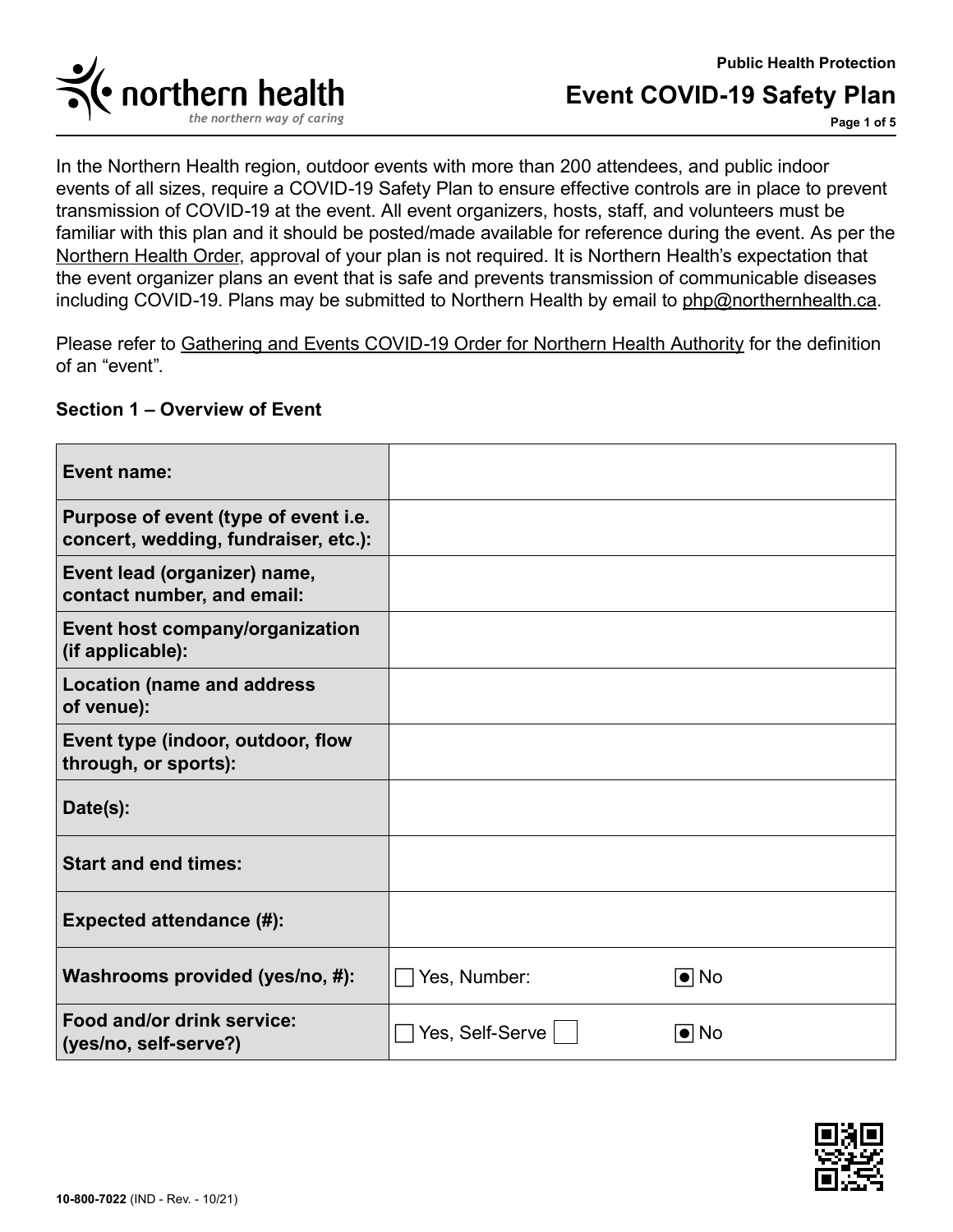

**Page 2 of 5**

**Indoor events only:**

| Calculate 50% of maximum seated<br>capacity of venue,<br><b>OR</b><br>50% capacity of venue or dedicated<br>event space for flow through events |  |
|-------------------------------------------------------------------------------------------------------------------------------------------------|--|
| Calculate maximum number<br>of people than can be safely<br>accommodated (subject to 50%<br>capacity above)                                     |  |

## **Section 2 – Health Screening**

Event participants, including organizer(s), volunteers, and staff, should self-screen and not attend the event if they are a) experiencing any symptoms of COVID-19, b) have returned from travel outside of Canada in the last 14 days, or c) you are required to self-isolate.

**Describe how event participants will be informed of the above requirements (i.e. include in advertisements, signage posted, etc.)**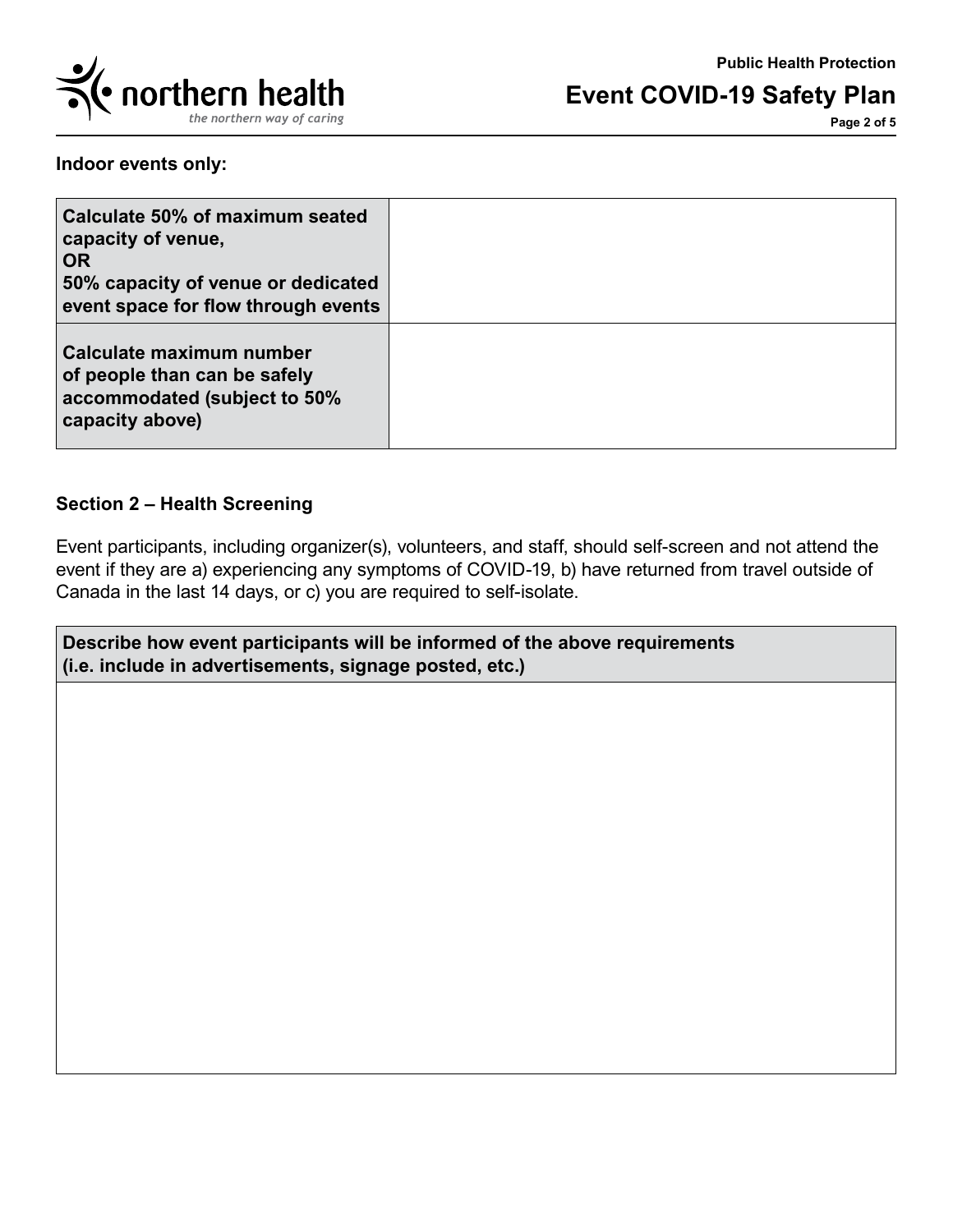

**Page 3 of 5**

### **Section 3 – Reducing overcrowding and congregation**

Measures must be taken to reduce the amount and duration of close contact between participants. This includes, but is not limited to, measures to avoid overcrowding and congregation at entrances and exits, in areas where lines form (i.e. washrooms, ticket sales, food and drink vendors, etc.), other areas where congregation is likely inside or outside the venue (i.e. designated smoking areas, etc.).

**Describe the control measures that will be used to prevent overcrowding congregation between participants (i.e. physical barriers, signs, directional indicators, etc.)**

### **Section 4 – Physical Distancing**

Event venue must allow for at least 2 metres of physical distance between participants at all times. Participants must be guided/assisted to maintain 2 metres of physical distancing throughout the duration of the event if they are not seated.

**Describe the control measures and tools that will be used to maintain physical distancing (i.e. physical barriers, signs, directional indicators, etc.)**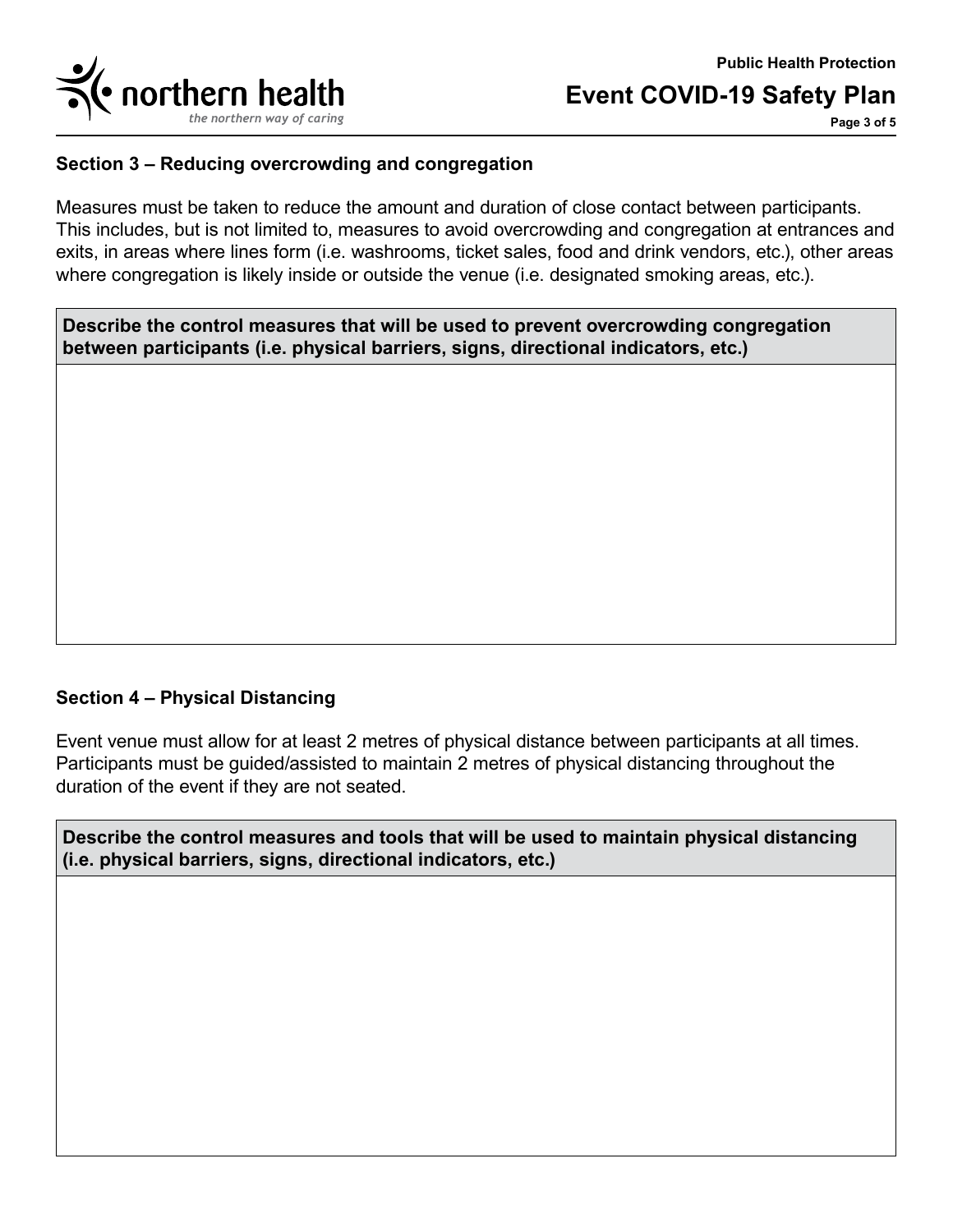

**Page 4 of 5**

#### **Section 5 – Masks (face coverings)**

Some events require participants wear masks. Please refer to [current orders t](mailto:https://www2.gov.bc.ca/gov/content/covid-19/info/restrictions?subject=)o determine if masks are required at your event.

### **Describe how masking requirements will be addressed and enforced if applicable**

### **Section 6 – Sanitation**

Participants must be provided with an adequate number of handwashing stations (or hand sanitizer) in convenient and accessible locations to facilitate and encourage frequent hand washing.

Common touch surfaces must be frequently cleaned and disinfected with products approved for use against COVID-19.

| Describe the available handwashing facilities and/or hand sanitizer stations at the event |
|-------------------------------------------------------------------------------------------|
| location (you may want to label these on a map or site plan on a separate page)           |

**Describe the cleaning and sanitation plan including products used, surfaces to be cleaned, and frequency of cleaning**